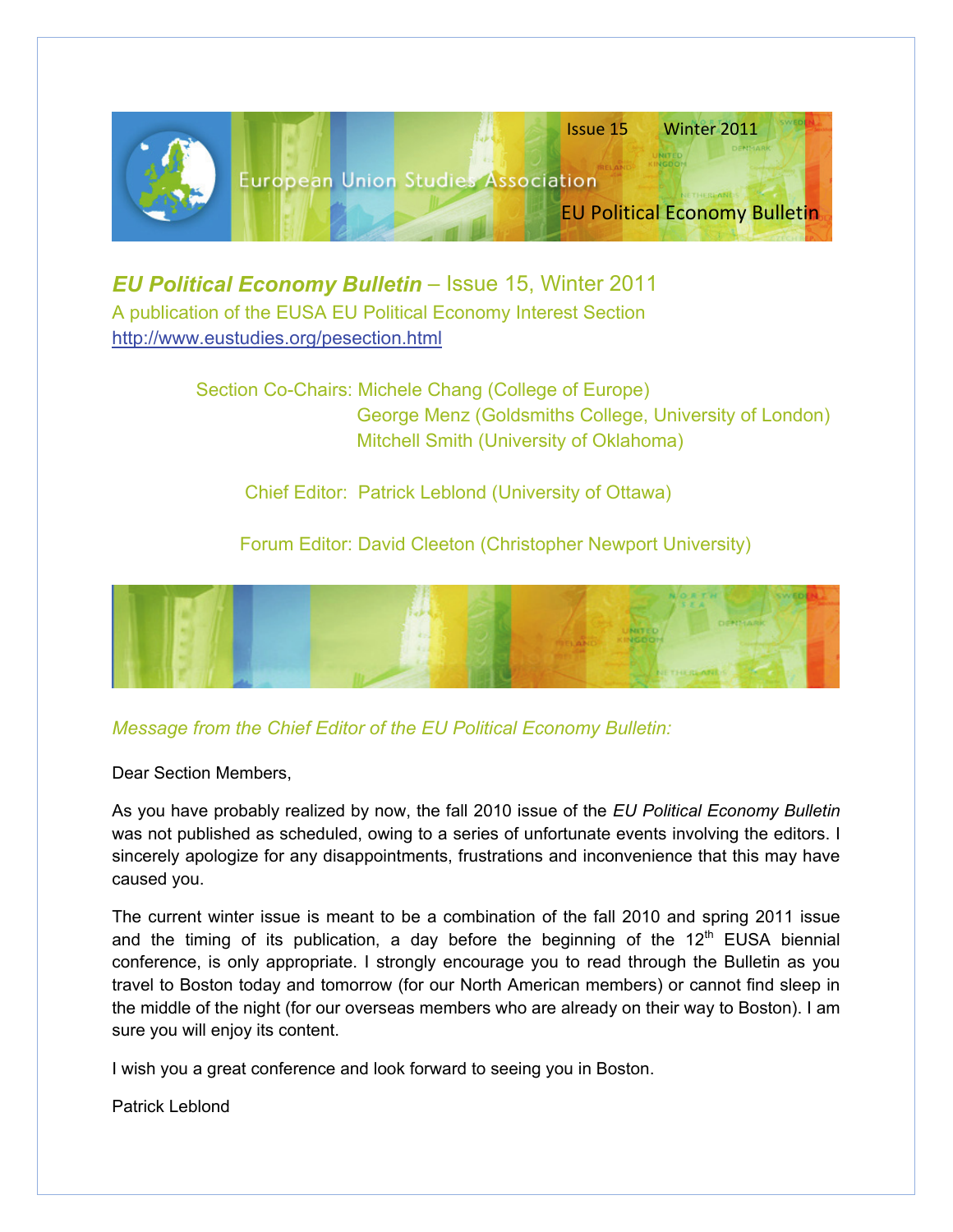

*Greetings from the co-chairs of the EUSA Political Economy Section:* 

*Michele Chang, Political and Administrative Studies Department, College of Europe [michele.chang@coleurope.eu](mailto:michele.chang@coleurope.eu) Georg Menz, Department of Politics, Goldsmiths College, University of London*  [sss02gm@gold.ac.uk](mailto:sss02gm@gold.ac.uk) *Mitchell Smith, Department of Political Science, University of Oklahoma [mps@ou.edu](mailto:mps@ou.edu)*

Dear Section Members,

As the Twelfth Biennial International Conference of EUSA takes flight, there is significant progress to report in the activities of the section. First, the research project on the Lisbon decade launched in the wake of the 2009 EUSA conference is coming to fruition. The edited volume, *Europe and National Economic Transformation: From the Lisbon Decade to EU 2020*, is to be published in the *Palgrave Studies in European Union Politics* series. The contributors are a truly transatlantic group; participants (in the order in which they will appear in the volume) are: David Cleeton (Christopher Newport University); Mehmet Ugur (University of Greenwich) and Umit Güner (Dumlupinar University); Richard Deeg (Temple University); Vince Della Sala (University of Trento); Mitchell Smith (University of Oklahoma); Maurits van der Veen (College of William and Mary) and Christopher S. Allen (University of Georgia); Waltraud Schelkle (London School of Economics and Political Science), Deborah Mabbett (Birkbeck College, University of London) and Max Freier (London School of Economics and Political Science); Georg Menz (Goldsmiths College, University of London); Petia Kostadinova (University of Florida); and Ramunas Vilpisauskas (Vilnius University). Several of the contributors presented preliminary versions of their chapters at the September 2010 UACES conference in Bruges, Belgium.

The section is sponsoring two panels at the 2011 EUSA conference, so we strongly encourage you to attend:

# **Panel 1E: Thursday, 8:30 – 10:15 a.m., Room Plymouth**

*Competitiveness Framing and Policymaking in the EU* 

Chair and Discussant: Mitchell P. Smith (University of Oklahoma)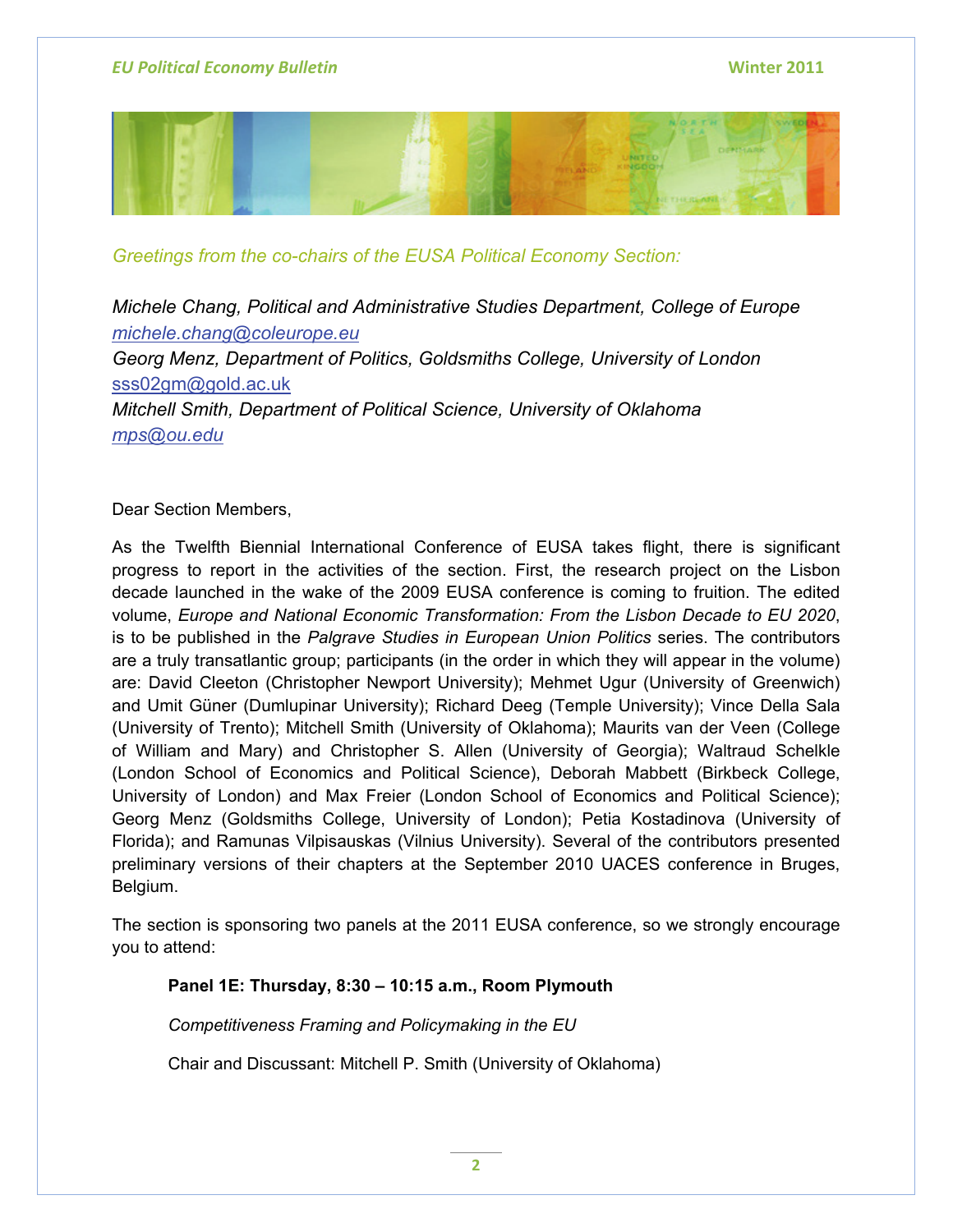*Competitiveness as an Agenda-Setter in Higher Education: The Case of the European Higher Education Area in Comparative Perspective*  Barbara Haskel (McGill University)

*Competitiveness or Reciprocity? To What Extent Does the Lisbon Process Drive the EU's External Trade Policies*  Bart Kerremans (Katholieke Universiteit Leuven) Johan Adriaensen (Katholieke Universiteit Leuven)

*Framing Competitiveness: The Advocacy of Articulating Migration as a Human Resources Strategy*  Georg Menz (Goldsmiths College, University of London)

*A Discourse Analysis of Institutional: Change: European Competition Policy under the Modernization Reform*  Takeshi Ito (European University Institute)

## **Panel 8K: Friday, 4:00 – 5:45 p.m., Room Nantucket**

*Roundtable: "European Economic Governance and Policies, Volume I and Volume II"* 

Chair: Shawn Donnelly (University of Twente)

Roundtable Participants:

Kenneth Dyson (University of Cardiff) Lucia Quaglia (University of Sussex & Max Planck Institute) Uwe Puetter (Central European University) Dermot Hodson (Birkbeck College) Patrick Leblond (University of Ottawa) Tal Sadeh (Tel Aviv University)

The roundtable will discuss two volumes recently published by Oxford University Press:

- **European Economic Governance and Policies, Volume I: Commentary on Key Historical** *and Institutional Documents*, Kenneth Dyson and Lucia Quaglia, OUP, 2010, 800 pp. ([http://www.oup.com/us/catalog/general/subject/Politics/ComparativePolitics/EuropeanU](http://www.oup.com/us/catalog/general/subject/Politics/ComparativePolitics/EuropeanUnion/?view=usa&ci=9780199594511) [nion/?view=usa&ci=9780199594511](http://www.oup.com/us/catalog/general/subject/Politics/ComparativePolitics/EuropeanUnion/?view=usa&ci=9780199594511))
- *European Economic Governance and Policies, Volume II: Commentary on Key Policy Documents*, Kenneth Dyson and Lucia Quaglia, OUP, 2011, 900 pp. ([http://www.oup.com/us/catalog/general/subject/Politics/InternationalStudies/Internationa](http://www.oup.com/us/catalog/general/subject/Politics/InternationalStudies/InternationalPoliticalEconomy/?view=usa&ci=9780199594528) [lPoliticalEconomy/?view=usa&ci=9780199594528\)](http://www.oup.com/us/catalog/general/subject/Politics/InternationalStudies/InternationalPoliticalEconomy/?view=usa&ci=9780199594528)

Uwe Puetter will discuss volume I while Dermot Hodson, Patrick Leblond and Tal Sadeh will discuss volume II.

Finally, Erik Jones has authored a penetrating analysis of fiscal discipline and the prospects for eurozone stability as the section's contribution to the Forum section of the Fall 2010 issue of the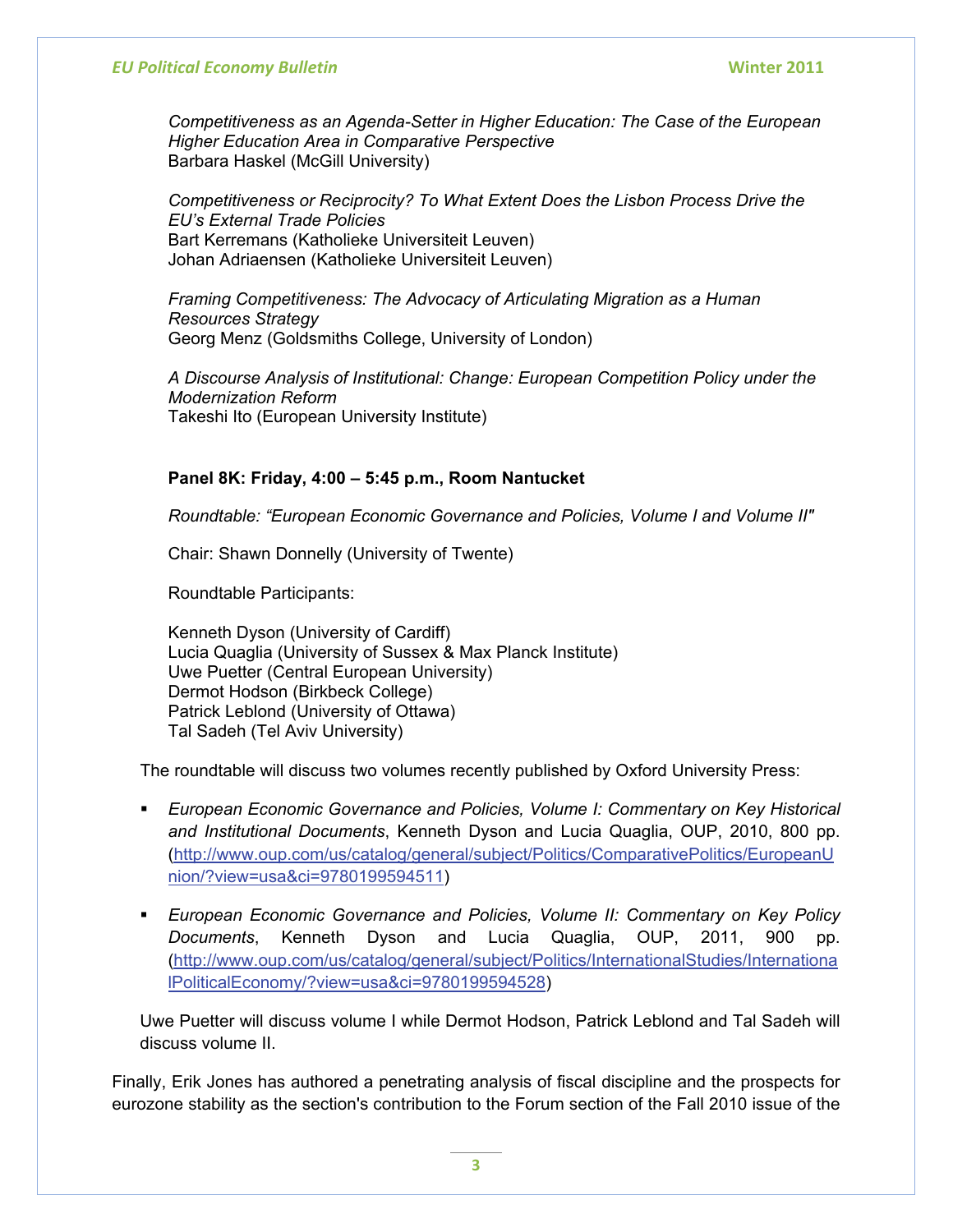*EUSA Review* [\(http://www.eustudies.org/files/eusa\\_review/fall10final3.pdf](http://www.eustudies.org/files/eusa_review/fall10final3.pdf)). We encourage section members to look for Erik's insightful piece. Moreover, it should be noted that David Cleeton also contributed a piece to the same issue of the Review analyzing the Lisbon Agenda's economic performance in the EU.

As always, there will be a section meeting and reception at the conference. The meeting of the Political Economy Interest Section will take place on Friday, March 4 from 5:45 to 6:30 p.m. in room Concord. We encourage all members to attend and to come forward at the meeting with ideas for future section initiatives.

We look forward to seeing many of you in Boston this week.

With best wishes,

Michele Chang

Georg Menz

Mitchell P. Smith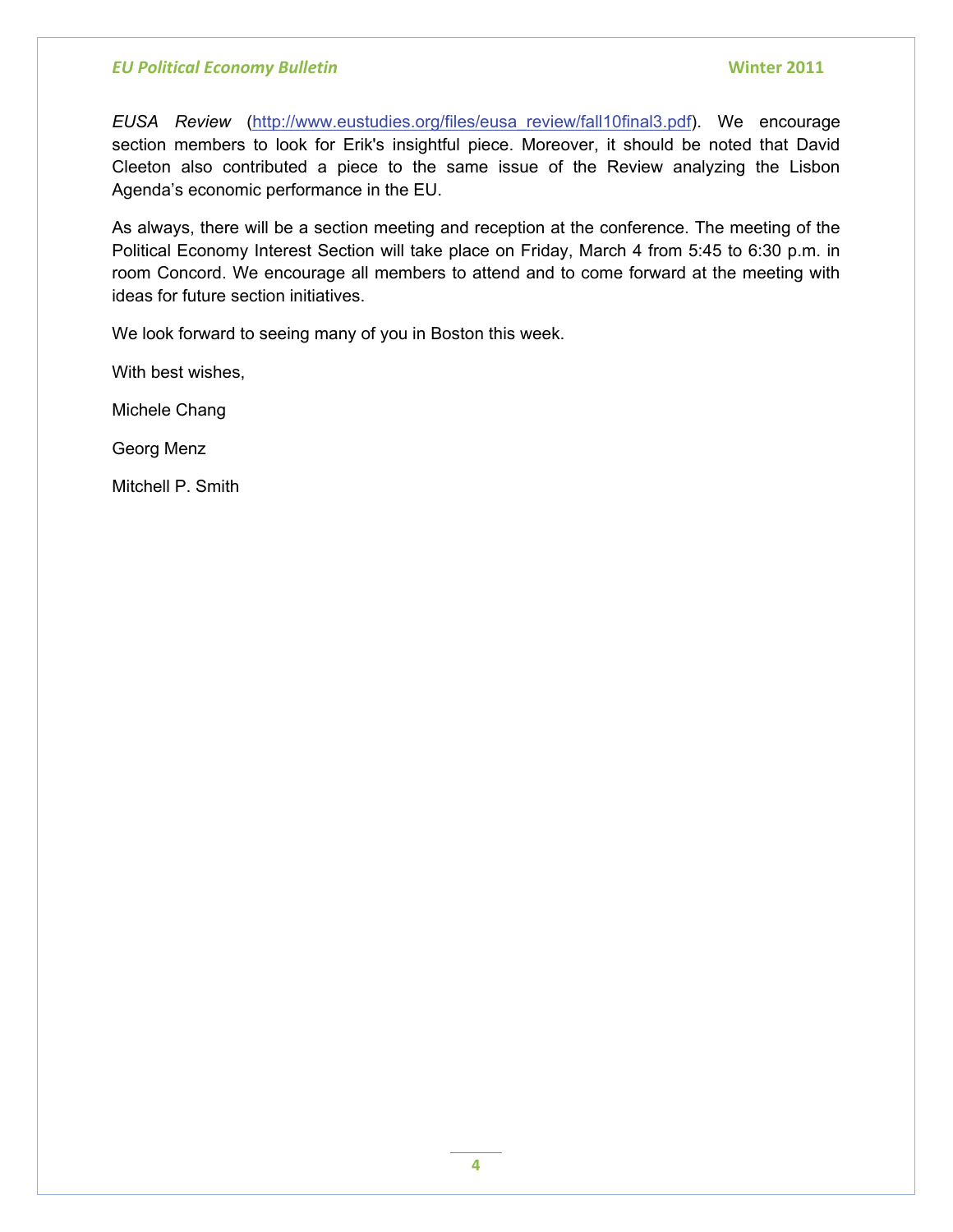

**Forum Section** *David Cleeton, Forum Editor* 

*The Forum is open to all members of the EUSA Political Economy Interest Section who wish to share their views on empirical, theoretical and policy questions relating to EU political economy.*

## **One for All and All for One? The Eurozone's Bailout Arrangements**

Patrick Leblond University of Ottawa

Bartholomew Paudyn University of Victoria

## **Introduction**

The extreme volatility surrounding Greece's fiscal woes in spring 2010 escalated fears of the potential disintegration of Economic and Monetary Union (EMU). Debt securities of euro area countries – most notably the 'Club Med' economies – were attacked by massive short selling as speculative investors wagered that a sovereign credit default was imminent. Not a day passed by without the threat of or an actual downgrade by one of the three main credit rating agencies. As a result, beleaguered member states found themselves overwhelmed by bond market conditions, which they had to satisfy in order to refinance their debts. The spreads between the yields of German debt on the one hand and Greek, Irish and Spanish debts on the other soared to new highs, threatening Italy and Portugal in their wake. Even the euro took a tumbling, from US\$1.46 for the month of December 2009 on average to a low point of US\$1.22 for June 2010.

In spite of the Greek government's multifarious attempts to restore market confidence with new budgetary cuts and fiscal reforms, it is not until the EU stepped in with a bailout package – after a lot of dithering – that the situation began to stabilize. But it took an even bigger bailout commitment on the EU's part, in the form of the European Financial Stability Facility (ESFS), to quell the crisis (to some extent). This one was engineered mainly to protect the other member states from the so-called 'periphery', especially Portugal and Spain, which had not been able to convince markets that they were immune from contagion from Greece's fiscal crisis because they could bring their public finances under control.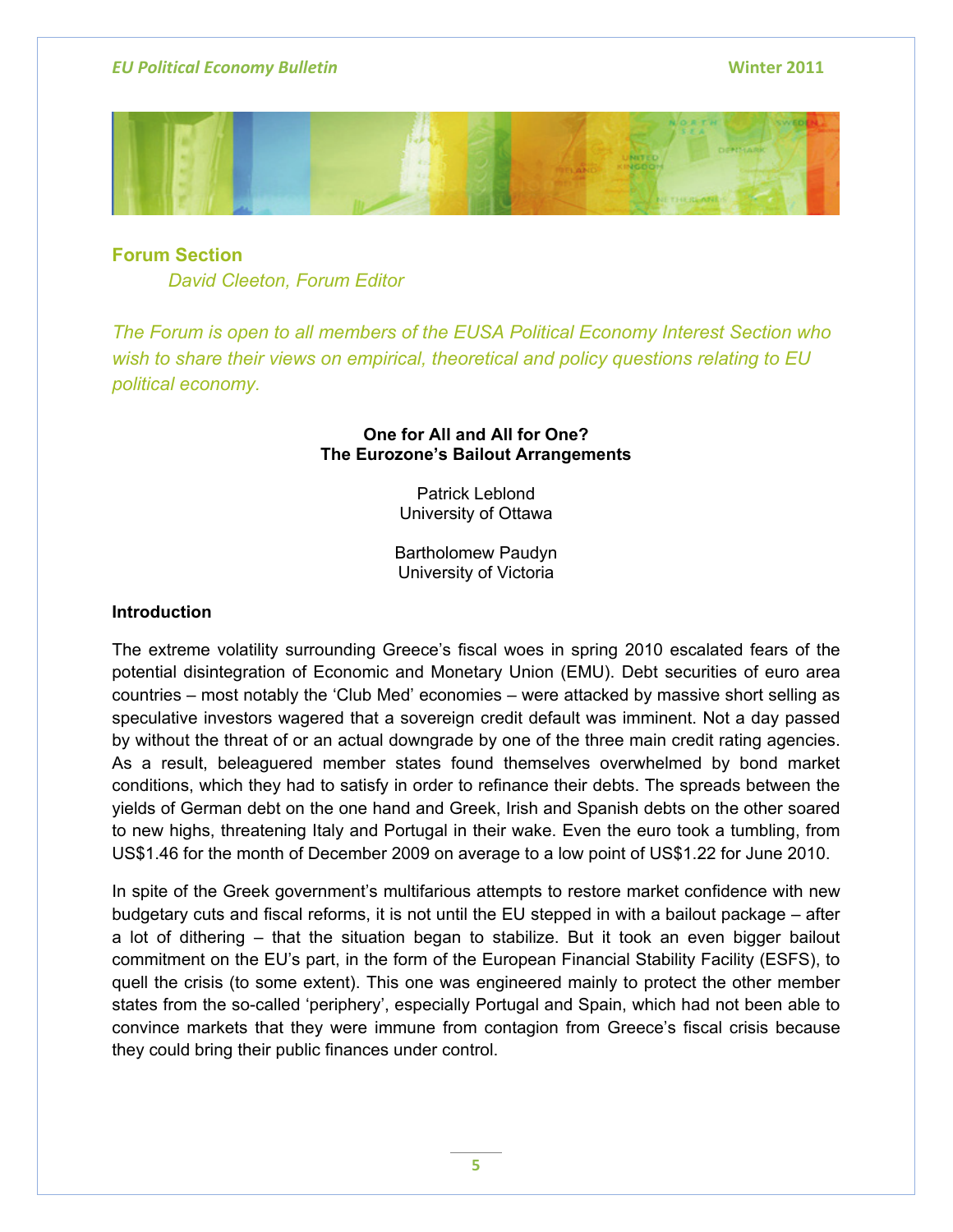This short article examines the EFSF in terms of its mechanics and its evolution into a permanent fixture of European economic and monetary integration. It also provides an assessment of its broader meaning for the euro and the European integration project more generally.

## **The European Financial Stability Facility**

Once the Greek rescue package was in the bag, sovereign bond investors shifted their attention to other euro area countries experiencing fiscal difficulties, most especially Portugal and Spain. There were fears that Portugal and Spain would be next in line asking for bailout money from their eurozone partners and the International Monetary Fund (IMF). As a result, volatility in financial markets remained and the cost of refinancing sovereign debt for countries such as Ireland, Italy, Portugal and Spain was making it difficult, if not impossible, to get back on the path of fiscal sustainability. As with many other financial crises, investors' perceptions were turning into a self-fulfilling prophecy; sharp sell-offs would produce further 'cliff effects'. In order to end this destructive panic, eurozone member states had to take immediate and bold action.

On 9 May 2010, when EU finance ministers got together in an extraordinary ECOFIN Council meeting to find a solution to the ongoing debt crisis, they came up with a massive rescue package plan of €750 billion. This sum is meant to be at the disposal of EU member states facing public finance difficulties. It includes €60 billion in balance-of-payment help from the European Commission (known as the European Financial Stability Mechanism), €440 billion in eurozone-backed loan guarantees (known as the European Financial Stability Fund), and, finally, €250 billion in loans from the IMF. All funds and guarantees extended are subject to strict IMF conditionality rules. Furthermore, the European Central Bank (ECB) contributed to this rescue operation by putting together a 'securities markets programme' whereby it purchases government bonds on financial markets in order maintain (not increase) liquidity in eurozone credit markets. In the end, after some effervescence related to the package's ratification by national governments, this 'shock and awe' operation managed to calm financial markets' nerves to some degree and stabilize a situation that was rapidly getting out of hand.

As a limited liability company registered in Luxembourg, the EFSF has the capacity to issue bonds – at the request of eurozone member states (the EFSF's shareholders) – and use the proceeds as loans to eurozone countries experiencing a liquidity crisis in terms of being unable to refinance sovereign bonds on international capital markets. Corresponding to their share in the ECB's paid-up capital, eurozone member states guarantee on a pro rata basis the EFSF's bond issues (up to a maximum of €440 billion). Eurozone member states' guarantees in fact correspond to 120 percent of their pro rata contribution to the scheme. This means that in the case of an EFSF's default, each member state is liable up to 120 percent of its share in the EFSF. This overcollaterization was done to ensure the best possible credit rating for the bonds issued by the EFSF, especially since only six out of 17 eurozone member states have AAA credit ratings: Austria, Finland, France, Germany, Luxembourg and the Netherlands. With France, Germany and the Netherlands representing about 50 percent of the EFSF, the 20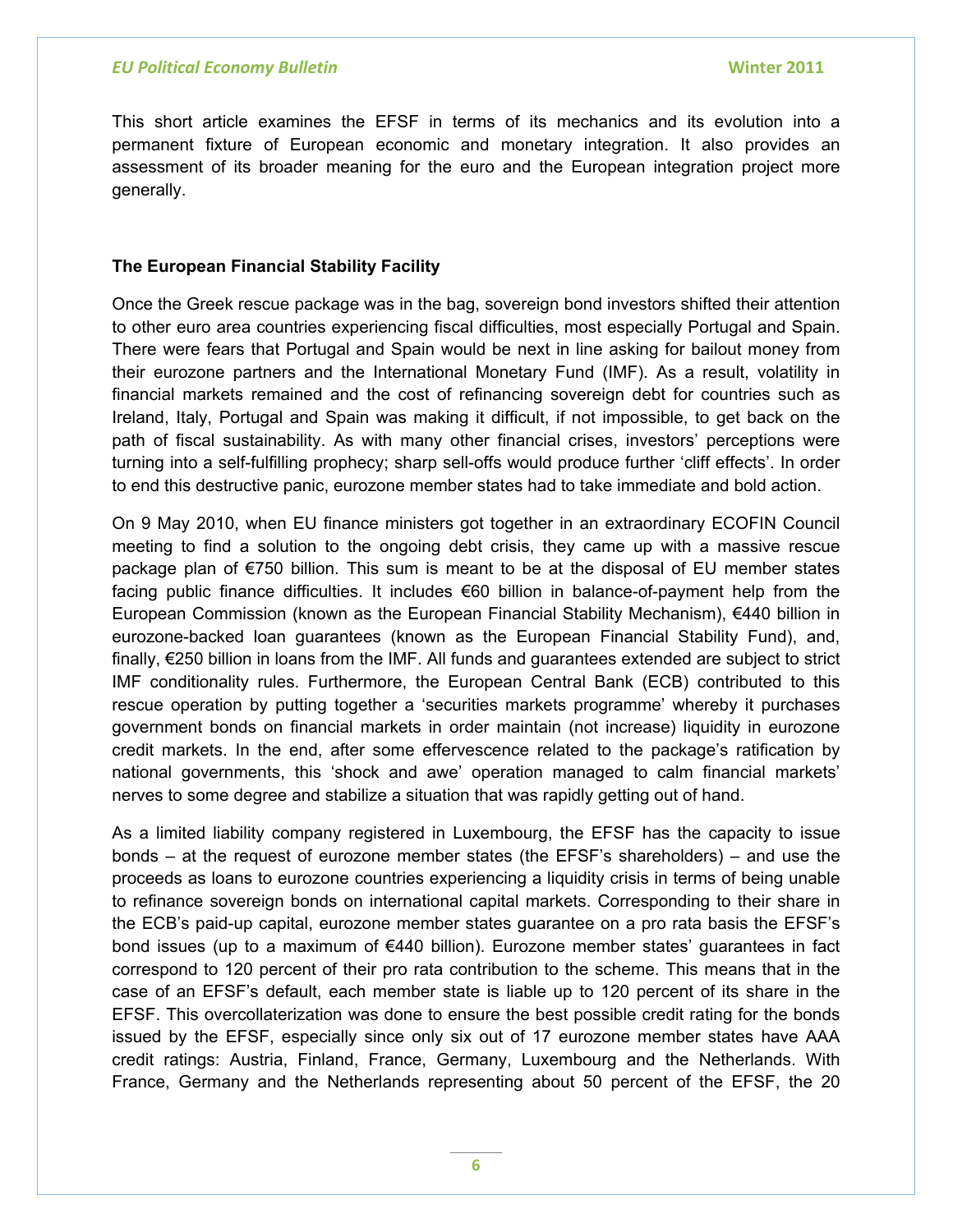percent extra buffer means that about two thirds of the bonds issued by the EFSF are guaranteed by triple-A eurozone member states.

As a lender of last resort for the eurozone, the EFSF finally secured the necessary guarantee commitments of 90 per cent of its shareholders to enter into force on 4 August 2010. On 20 September 2010, the EFSF received the sought-after AAA credit rating from Fitch, Moody's and Standard & Poor's. On 25 January 2011, the EFSF issued its first bonds, for a total amount of €5 billion with a five-year maturity. Given that the issue was oversubscribed by about €40 billion, the bonds' yield was 2.8 percent, 56 basis points (or 0.56 percentage points) over the benchmark German bunds. This result was better than expected since it was thought that the EFSF would have to pay a premium of 70 basis points over German sovereign bonds. The big questions now concern the amounts that can actually be lent to eurozone member states experiencing liquidity difficulties and the interest rates that the EFSF charges in such circumstances.

Given that only countries not receiving bailouts are able to guarantee EFSF bonds, the EFSF's ability to borrow and lend can become rapidly constrained if many countries experience liquidity problems at the same time or if one large member state faces such difficulties. Hence, as demands on the EFSF mount, its ability to deal with them decreases. Moreover, the EFSF has to retain a cash reserve on any loan that it makes as a liquidity buffer in case a borrower is unable to meet its payments. Finally, the EFSF has to take into account the 120 percent overcollateralization of its guarantors, which again means that it cannot disburse all the funds that it borrows. As an indication, the EFSF estimates that in order to provide Ireland with the promised €17.7 billion bailout funds, it will have to borrow about €27 billion in total (see the January 2011 EFSF Newsletter, p. 2). This means that the EFSF's true maximum lending capacity is no more than €300 billion in reality. Consequently, there are fears that should Spain come to require a bailout, which looks unlikely for the time being, the EFSF would not have the sufficient funds to help. Thus, the EFSF is at present a rescue mechanism whose scope applies only to small eurozone economies such as Greece, Ireland and Portugal, for example.

Since the EFSF was created in order to reassure sovereign bond investors that their investments were safe and, therefore, they did not need to panic and drive yields through the roof, it is no wonder that when there were doubts about Spain's ability to meet its debt commitments in the fall of 2010, it fell on the Spanish government to implement strong austerity measures to convince investors that Spain's fiscal deficit would come down rapidly and its public debt would stabilize. In essence, the EFSF was useless in reassuring holders of Spanish sovereign debt that their investments were safe. This is why the European Commission and the ECB are now calling for the eurozone member states to agree to allow the EFSF to increase its actual lending capacity. So far Germany, with support from the Netherlands, has rejected such a change to the EFSF's operations unless it is accompanied by a broader package of reforms to the eurozone's governance of member states' fiscal and economic policies: the so-called 'grand bargain'.

Compounding the uncertainty is the opacity surrounding the interest rate to be charged to member states borrowing from the EFSF. The Facility can be activated only upon the request of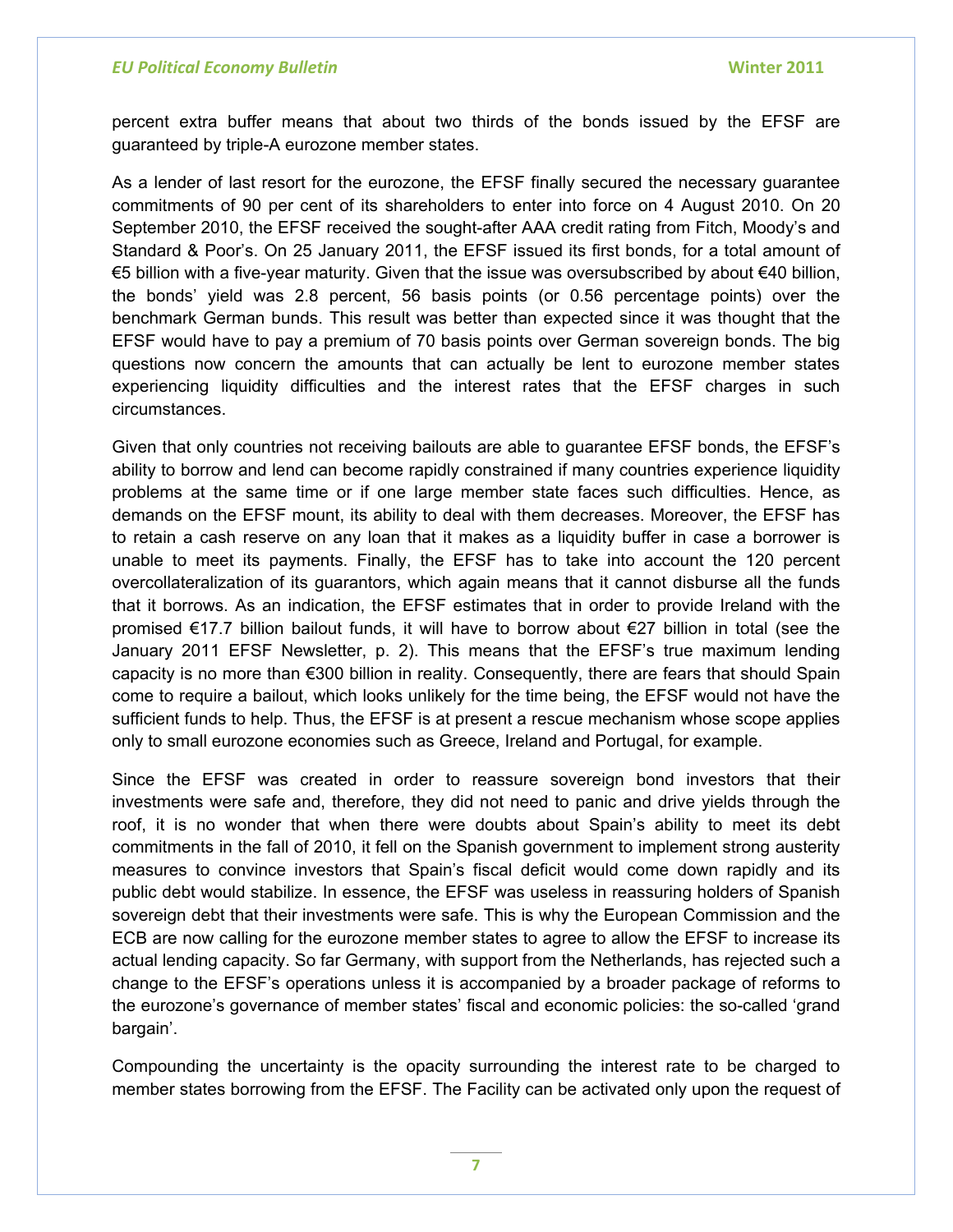a member state and when that 'country is unable to borrow on markets at acceptable rates'. What this actually entails remains ambiguous. In Ireland's case, yields on ten-year bonds reached a high of more than 8 percent just before it received its €85 billion bailout at the end of November 2010. Currently, there are strong expectations that Portugal will end up having to request a bailout since yields on its ten-year bonds are hovering around 7.5 percent. Hence, the 'acceptable rate' threshold seems to be around 7 percent. As for the interest rate charged to member states that borrow from the EFSF, it has to cover not only the Facility's own cost of capital (i.e. the cost at which it borrows on capital markets) but also a 'service fee' to cover the EFSF's operating costs. In the case of Ireland's rescue, the interest rate charged by the EFSF is close to 6 percent, which is certainly not cheap. In fact, it now appears that such an interest rate may itself not be sustainable for Ireland, which is why the new incoming Irish government has announced that it will seek to renegotiate a lower rate. It is however true that the EFSF was never considered to be an alternative funding mechanism for eurozone member states, whereby they could finance their debt at a cheaper cost than on financial markets. The EFSF is meant to be a temporary funding mechanism to prevent eurozone member states from defaulting on their debt and, as a result, destabilize the euro. For now, it is not meant to become the eurozone's common debt issuance mechanism, as a backdoor alternative to the creation of the eurobond scheme supported by Italy, Luxembourg and the ECB.

### **Making the EFSF Permanent: The European Stability Mechanism**

The EFSF is scheduled to end in June 2013, as it is a temporary mechanism for dealing with the eurozone's debt crisis, triggered by Greece. It quickly became obvious, however, that the current fiscal problems experienced by Greece and others would not be resolved in three years' time. In fact, almost as soon at the EFSF became official sovereign bond investors began worrying about what would happen when the current Greek bailout and the EFSF would expire. Would a new debt crisis resurface and recent European history would simply repeat itself? Had the eurozone simply pushed back the problem and bought some but not enough time for Greece and those to follow?

Discussion of making the EFSF permanent took place in the fall of 2010. At the end of November 2010, while the EU was busy bailing out Ireland, an agreement was finally reached between France and Germany – the EFSF's main pillars – at an ECOFIN meeting to create a permanent European Stability Mechanism (ESM) to replace the EFSF when it expires at the end of June 2013. The European Council adopted the ESM in principle at its meeting on 16-17 December 2010, though a minor amendment to the Treaty on European Union is required to make it official. This amendment is scheduled to be officially adopted at the March 2011 European Council meeting and will then have to be ratified by parliaments in all 27 EU member states before 1 January 2013 for the ESM to be in operation in June 2013.

Perhaps not surprisingly, the ESM is modeled after the EFSF. The main issue surrounding the ESM's discussion was what to do if debt-laden eurozone member states require some form of debt restructuring (e.g., maturity extensions, interest rate cuts, write downs ['haircuts']) rather than temporary liquidity assistance. This is something that the EFSF does not address even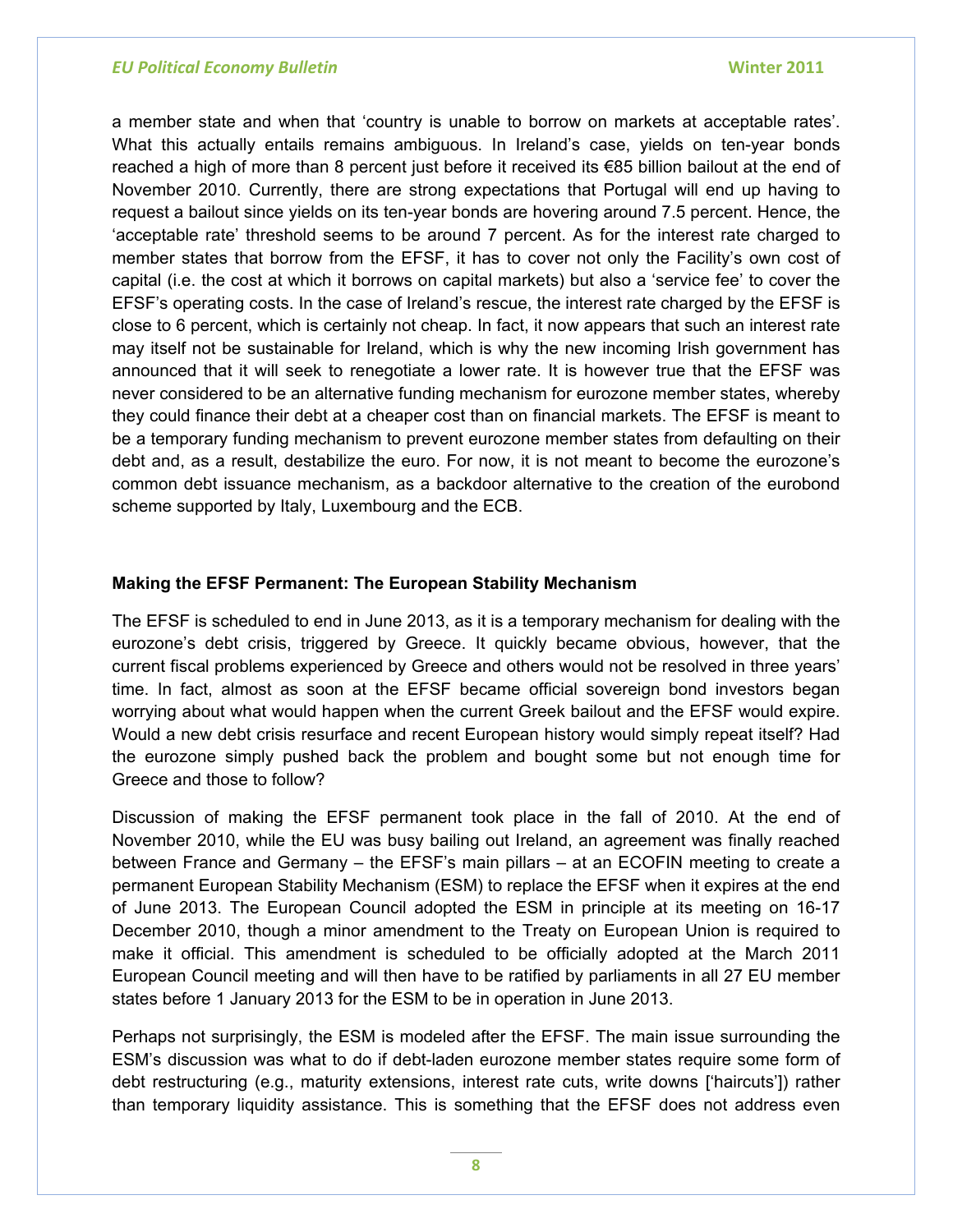though it is certain that Greece will have to restructure its public debt by the time its current bailout arrangement comes to an end in 2013. Contrary to the EFSF, the ESM will not be limited to providing funding to member states experiencing a liquidity crisis; it will also be able to come to the rescue of member states needing to restructure their public debt.

It has been decided that the ESM will deal with such restructuring problems on a case-by-case basis rather than in an automatic fashion after some fiscal thresholds has been reached, thereby (hopefully) preventing market investors from making one-way bets (as was the case, for instance, with the crisis in the European Monetary System in 1992-93). The ESM's notable feature in terms of debt restructuring is the fact that bonds issued by eurozone member states and the ESM after June 2013 will contain collective action clauses. Such clauses are already in use in the UK and the US and allow the issuer of the bond to handle any debt restructuring by treating bondholders as a whole rather than having to negotiate with them individually, which means that creditors are able to accept changes to bonds' terms of payment with a qualifiedmajority vote.

Whether a country's debt position is considered unsustainable and a restructuring necessary – called the debt sustainability analysis – will be determined by the IMF and the Commission, in liaison with the ECB. As for the procedures to follow in order to restructure a member states' debt, they will adopt those used by the IMF. In such a case, the ESM may provide financial assistance as part of a restructuring package negotiated with creditors.

### **Conclusion**

What are we to make of the EFSF and the ESM? What do these bailout mechanisms tell us about the eurozone and European integration more generally. As Philip Stephens, the *Financial Times* columnist, recently reminded us, the debt crisis of spring 2010 'was in part a bet against the political resolve of eurozone governments' (*Financial Times*, 11 February 2011, p. 9). So far, eurozone governments have shown a significant amount of resolve in front of market pressures, except that it has been the reactive kind of resolve rather than the proactive one. Only when the pressure from market forces has mounted sufficiently high have governments felt compelled to respond with a united front and come to each other's help; otherwise, it has been the politics of dithering as usual. Perhaps not surprisingly, the eurozone's dithering has usually unnerved investors, which created the crisis conditions that force bold solutions like the Greek and Irish bailouts, the EFSF and the ESM. Maybe it is only under such critical circumstances that it becomes politically acceptable for government leaders in Germany, France and the Netherlands, for instance, to commit their countries to supporting financially some of their eurozone partners experiencing fiscal troubles. The message, however, should by now be clear enough: Germany et al. will not let the euro and the eurozone fail!

But by no means is these bailout arrangements' success guaranteed if member states continue to engage in excessively profligate behaviour; however, to be sustainable conditionality clauses must establish an adequate balance between fiscal austerity and socio-politically palatable reforms. There are only so many strikes and street demonstrations that an economy and a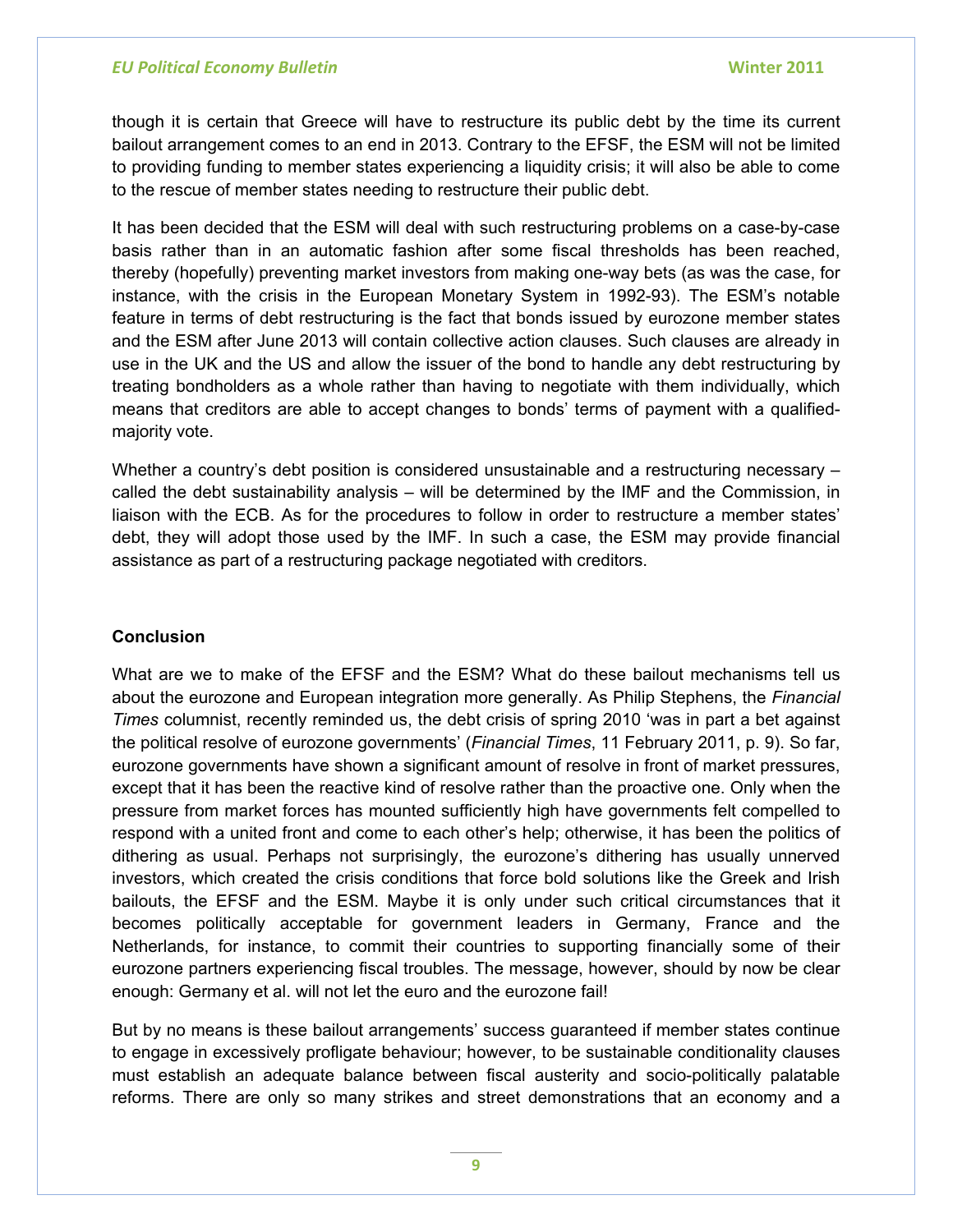government can tolerate. People in Greece, Ireland, Portugal and Spain generally recognize that something must be done to correct their country's current fiscal situation. They understand that austerity is necessary, but only up to a point. Finding the proper mechanism for governing this delicate balance between fiscal austerity and discipline on the one hand and economic growth and political legitimacy on the other is the eurozone's next big political battle, which is currently framed in the context of the so-called 'competitiveness pact'. To find out how that story ends, please stay tuned for a future issue of the *EU Political Economy Bulletin*.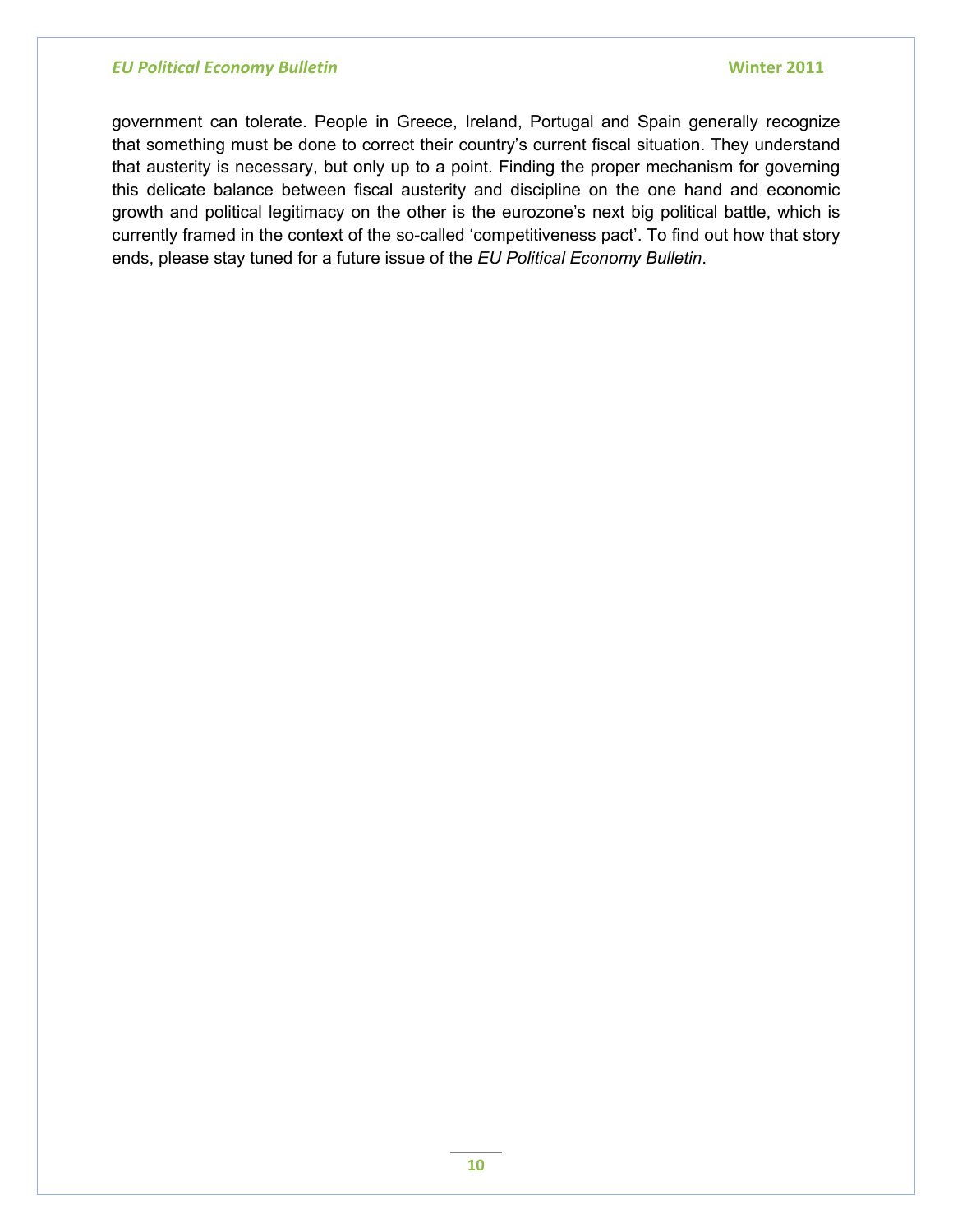

# **Members' Recent Publications**

Coen, David, Wyn Grant and Graham Wilson, eds, *The Oxford Handbook of Business and Government*, Oxford University Press, 2010.

Dyson, Kenneth and Lucia Quaglia, *European Economic Governance and Policies, Volume I: Commentary on Key Historical and Institutional Documents*, Oxford University Press, 2010.

Dyson, Kenneth and Lucia Quaglia, *European Economic Governance and Policies, Volume II: Commentary on Key Policy Documents*, Oxford University Press, 2011.

Dür, Andreas and Gemma Mateo, "Bargaining Power and Negotiation Tactics: The Negotiations on the EU's Financial Perspective, 2007–13", *Journal of Common Market Studies*, vol. 48, no. 3, 2010, pp. 557-578.

Dür, Andreas, Gemma Mateo and Daniel C. Thomas, "Negotiation theory and the EU: the state of the art", *Journal of European Public Policy*, vol. 17, no. 5, 2010, pp. 615-620.

Dür, Andreas and Gemma Mateo, "Choosing a bargaining strategy in EU negotiations: power, preferences, and culture", *Journal of European Public Policy*, vol. 17, no. 5, 2010, pp. 680-693.

Elsig, Manfred, "European Union trade policy after enlargement: larger crowds, shifting priorities and informal decision-making", *Journal of European Public Policy*, vol. 17, no. 6, 2010, pp. 781- 798.

Grossman, Emiliano and Patrick Leblond, "European Financial Integration: Finally the Great Leap Forward?", *Journal of Common Market Studies*, vol. 49, no. 2, 2011, pp. 413-435.

Leblond, Patrick, "The Canada-EU Comprehensive Economic and Trade Agreement: More to it than meets the eye", *Policy Options*, vol. 31, no. 7, July-August 2010, pp. 74-78.

Menz, George, "Stopping, Shaping and Moulding Europe: Two-Level Games, Non-state Actors and the Europeanization of Migration Policies", *Journal of Common Market Studies*, vol. 49, no. 2, 2011, pp. 437-462.

Mügge, Daniel, *Widen the market, narrow the competition: banker interests and the making of a European capital market*, ECPR Press, 2010.

Posner, Elliot, "Sequence as explanation: The international politics of accounting standards", *Review of International Political Economy*, vol. 17, no. 4, 2010, pp. 639-664.

Walter, Stefanie, "Globalization and the Welfare State. Testing the Microfoundations of the Compensation Hypothesis", *International Studies Quarterly*, vol. 54, no. 2, 2010, pp. 403-426.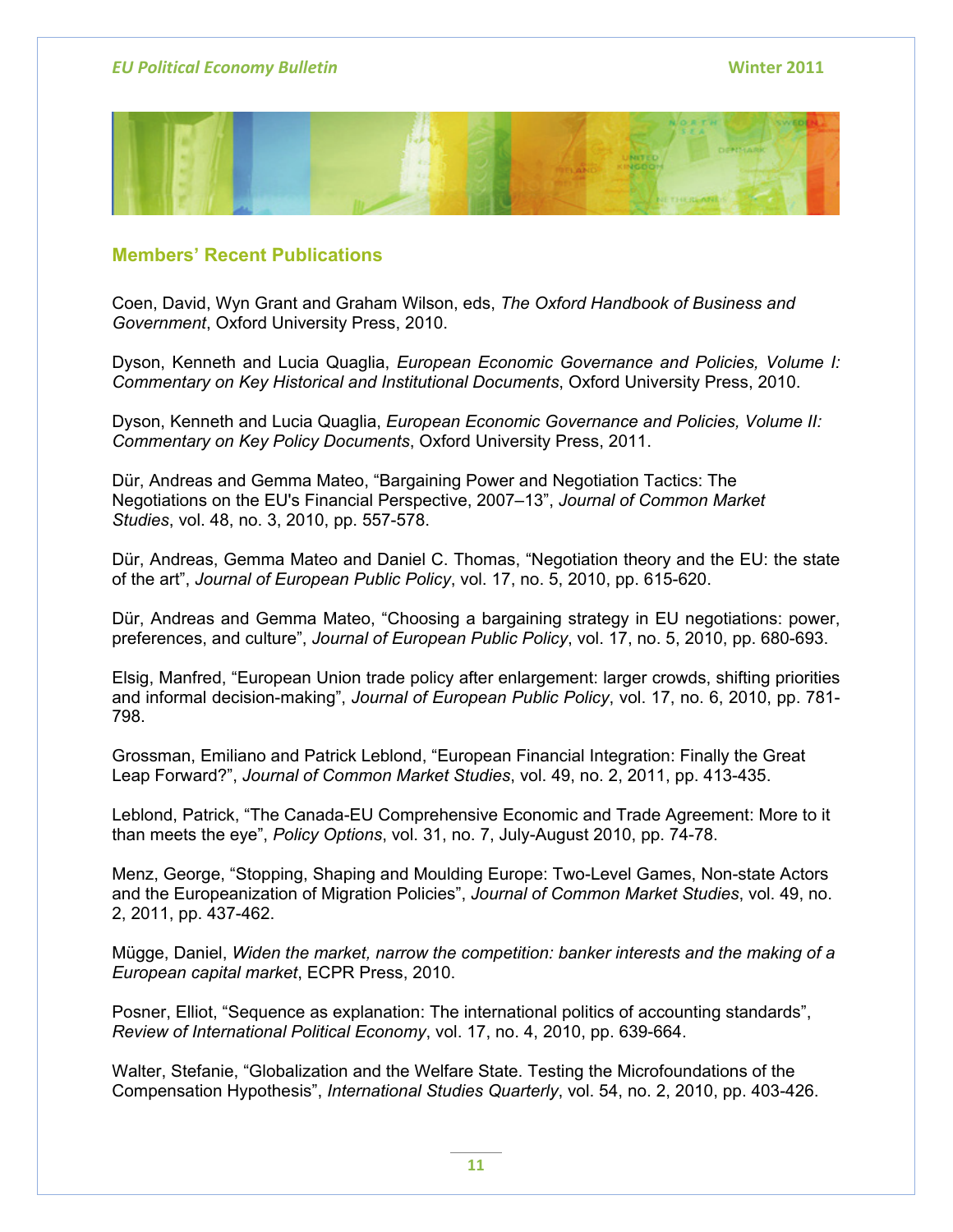## **Special Issue of the** *Journal of European Public Policy* **(17:7 October 2010)**

"At the Frontier of the Single European Market: the Political Economy of Market Integration in the Early Twenty-First Century"

Guest editors: David Howarth and Tal Sadeh

The approaching silver anniversary of the Single European Act and the tenth anniversary of the Lisbon Agenda provide cause to assess the state of European market integration and, more specifically, focus attention upon those economic sectors where integration is far from complete or has stalled at the 'frontier' of the Single European Market. David Howarth and Tal Sadeh have edited a special issue that brings together nine articles that apply the tools of political economy and political science to explain the success and failure of recent efforts to further market integration in a range of economic sectors.

The articles of this special issue originated as papers submitted to a project of the EUSA Political Economy Interest Section of launched at EUSA's Tenth Biennial Conference in Montreal in Spring 2007. Conference panels were organized by the editors of this special issue at the University Association of Contemporary European Studies (UACES) Annual Conference in Edinburgh in September 2008 and at EUSA's Eleventh Biennial Conference in Los Angeles in Spring 2009.

### **Table of Contents**

David Howarth and Tal Sadeh *The Ever Incomplete Single European Market: Differentiation and the Evolving Frontier of Integration* 

Mitchell P. Smith *Single Market, Global Competition: Regulating the European Market in a Global Economy* 

Nicolaos Zahariadis *Discretion by the Rules: European State Aid Policy and the 1999 Procedural Regulation* 

Georg Menz *Are You Being Served? Europeanizing and Re-Regulating the Single Market in Services* 

Judith Clifton and Daniel Díaz-Fuentes *The Political Economy of Telecoms and Electricity Internationalization in the Single Market* 

Lucia Quaglia *Completing the Single Market in Financial Services: The Politics of Competing Advocacy Coalitions* 

Vincent Della Sala *Stakes and States: Gambling and the Single Market* 

Paul Stephenson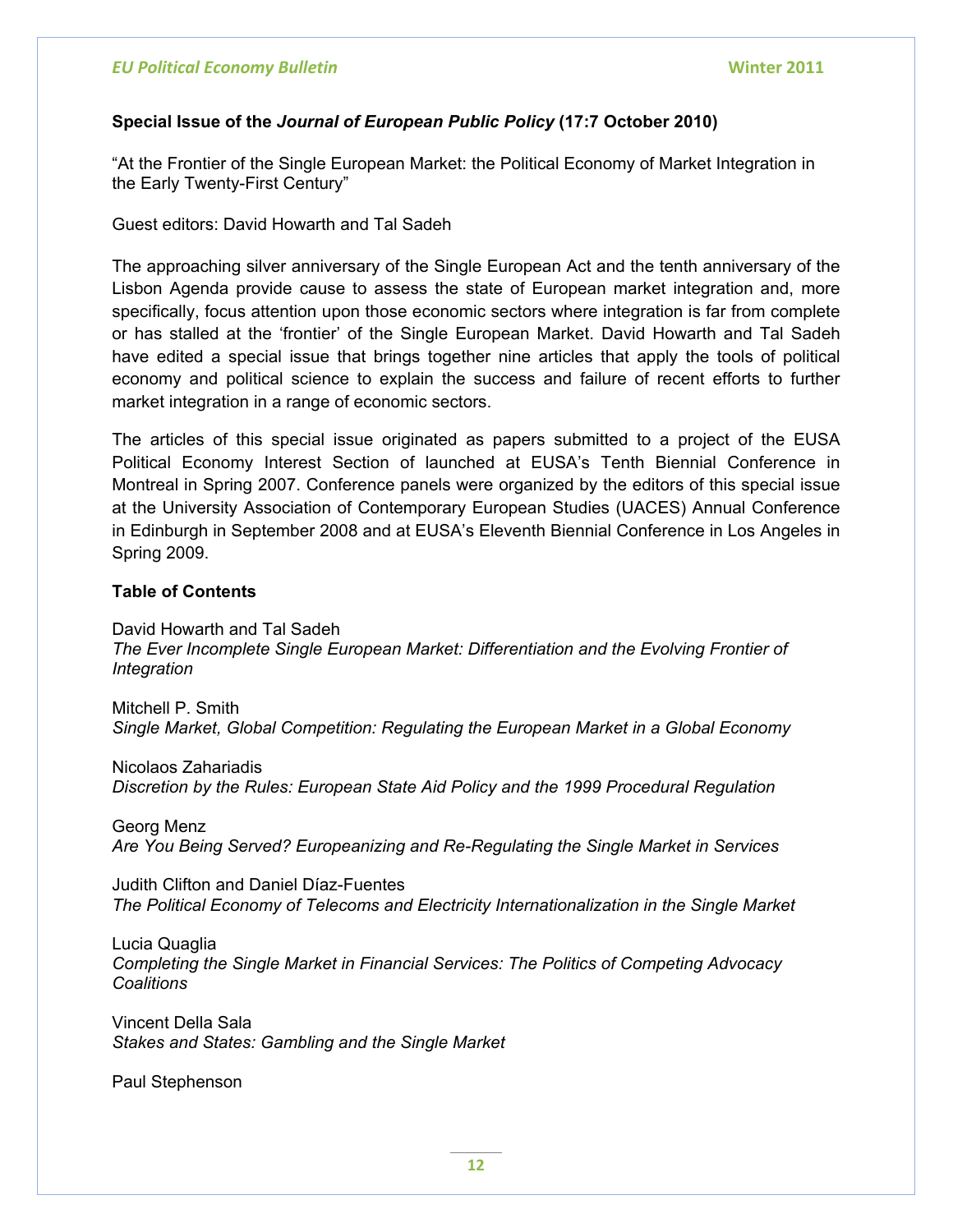Let's get physical: the European Commission and cultivated spillover in completing the Single *Market's transport infrastructure* 

Achim Kemmerling *Does Europeanization Lead to Policy Convergence? The Role of the Single Market in Shaping National Tax Policies* 

### **Special Issue of the** *Journal of European Public Policy* **(17:3 April 2010)**

"Europe and the Management of Globalization"

Guest editors: Wade Jacoby and Sophie Meunier

#### **Table of Contents**

Wade Jacoby and Sophie Meunier *Europe and the management of globalization* 

Nicolas Jabko *The hidden face of the euro* 

R. Daniel Keleman *Globalizing European Union environmental policy* 

Rawi Abdelal and Sophie Meunier *Managed globalization: doctrine, practice and promise* 

Alberta Sbragia *The EU, the US, and trade policy: competitive interdependence in the management of globalization* 

Orfeo Fioretos *Europe and the new global economic order: internal diversity as liability and asset in managing globalization* 

Elliot Posner and Nicolas Véron *The EU and financial regulation: power without purpose?* 

Wade Jacoby *Managing globalization by managing Central and Eastern Europe: the EU's backyard as threat and opportunity* 

Brian Burgoon *Betwixt and between? The European Union's redistributive management of globalization*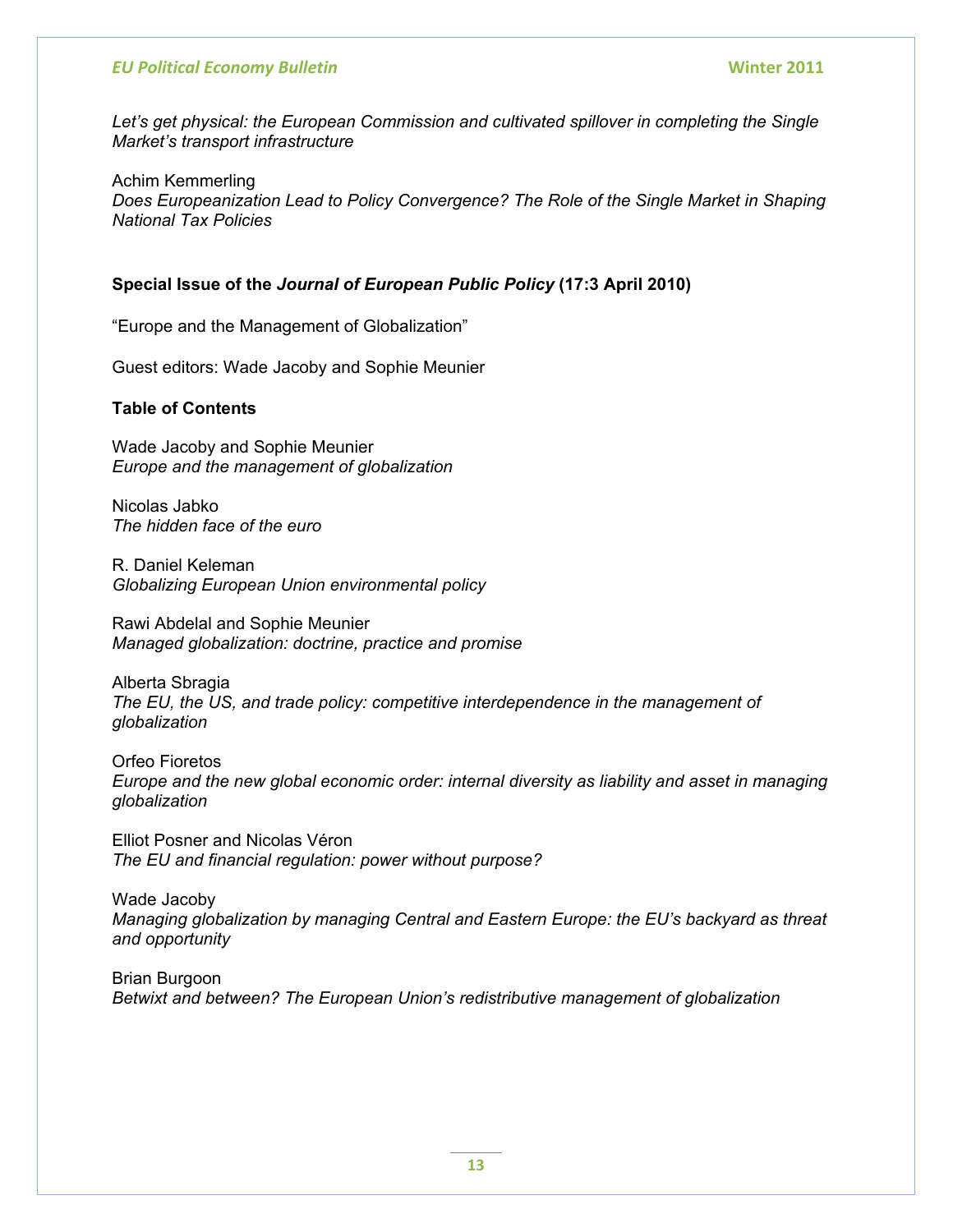# **Members' Recent News**

There are for sure some newsworthy announcements to make but, unfortunately, none were communicated to the Chief Editor.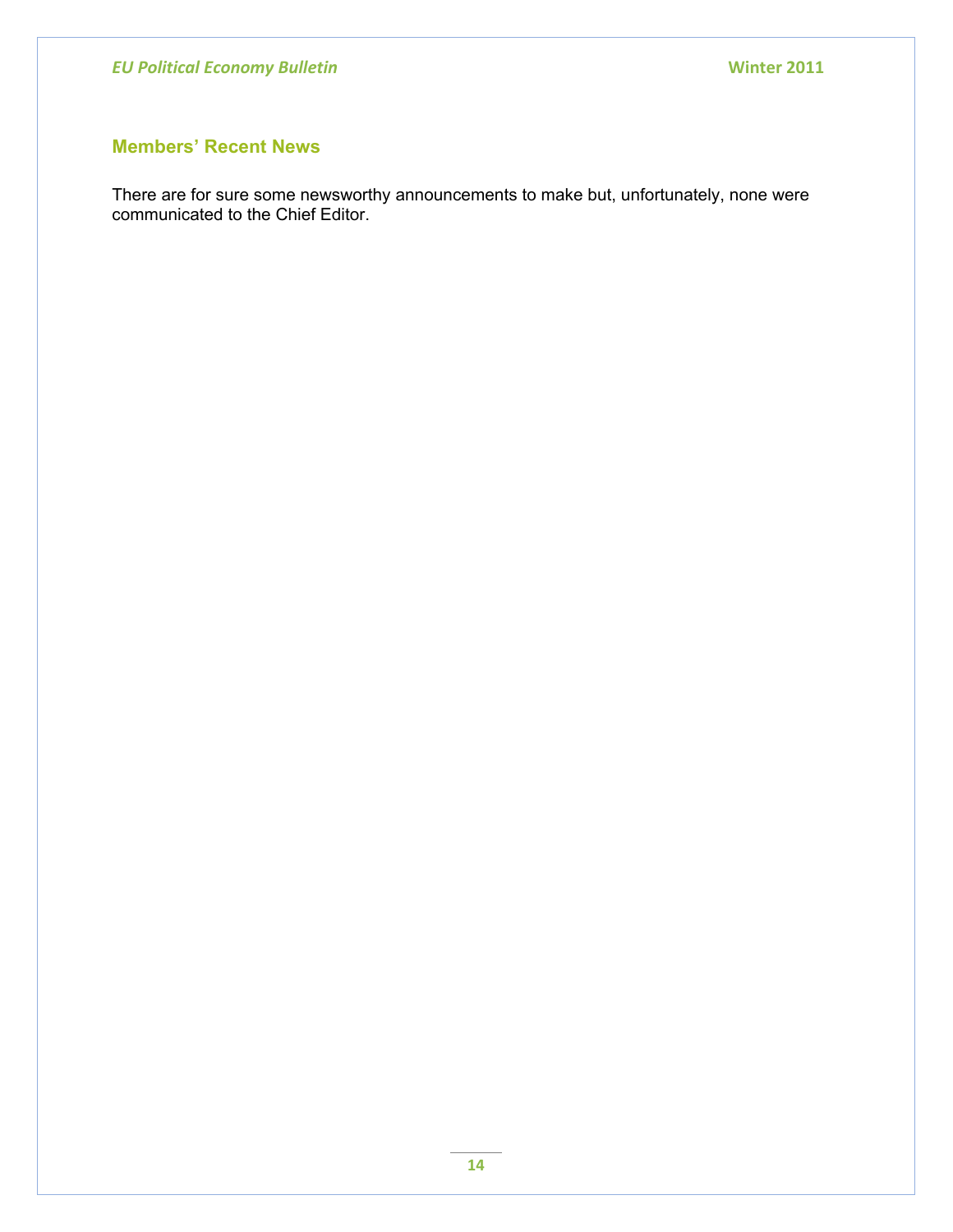

# **Calls for Papers**

### **International Workshop**

# **Inequality in Global Governance: Causes and Consequences of Unequal Representation and Decision-making in Global Governance Institutions**

8-9 November 2011, Leuven (Belgium)

As part of a Scientific Research Community on Globalisation, Regionalisation and Economic and Social Inequality supported by the Research Foundation Flanders, the Leuven Centre for Global Governance Studies (University of Leuven) is organizing an international workshop on inequality in global governance, with a specific focus on the unequal presence or involvement of States in contemporary global governance structures and processes. The aim of this workshop is to assess the current state, causes, and effects of States' inequality in global governance institutions. The papers should present the current state of affairs, but may also address proposals for reform. This is a call for proposals for papers.

### **Aims and Focus of the Workshop**

The goal of this interdisciplinary workshop is to bring together scholars from a wide variety of disciplines (political science, law, economics, area studies, political philosophy, history, …) to address issues regarding the current state, causes, and effects of States' inequality in global governance institutions. The global governance institutions discussed may be found at the **multilateral level**, such as G20, the Organization for Economic Co-operation and Development (OECD), the World Bank, the International Monetary Fund (IMF) and the World Trade Organization (WTO), but also at the **regional level**, such as the European Union (EU), the Association of Southeast Asian Nations (ASEAN) or the Asia-Pacific Economic Cooperation (APEC). In addition, the current state, causes, and effects of States' inequality vis-à-vis global **private** governance institutions may be addressed. The focus of the workshop will be both to understand the criteria for membership of these organizations, as well as their internal functioning (decision-making processes) and, by way of comparison, assess whether certain organizations provide for a more 'inclusive' approach.

**Proposed Paper Topics**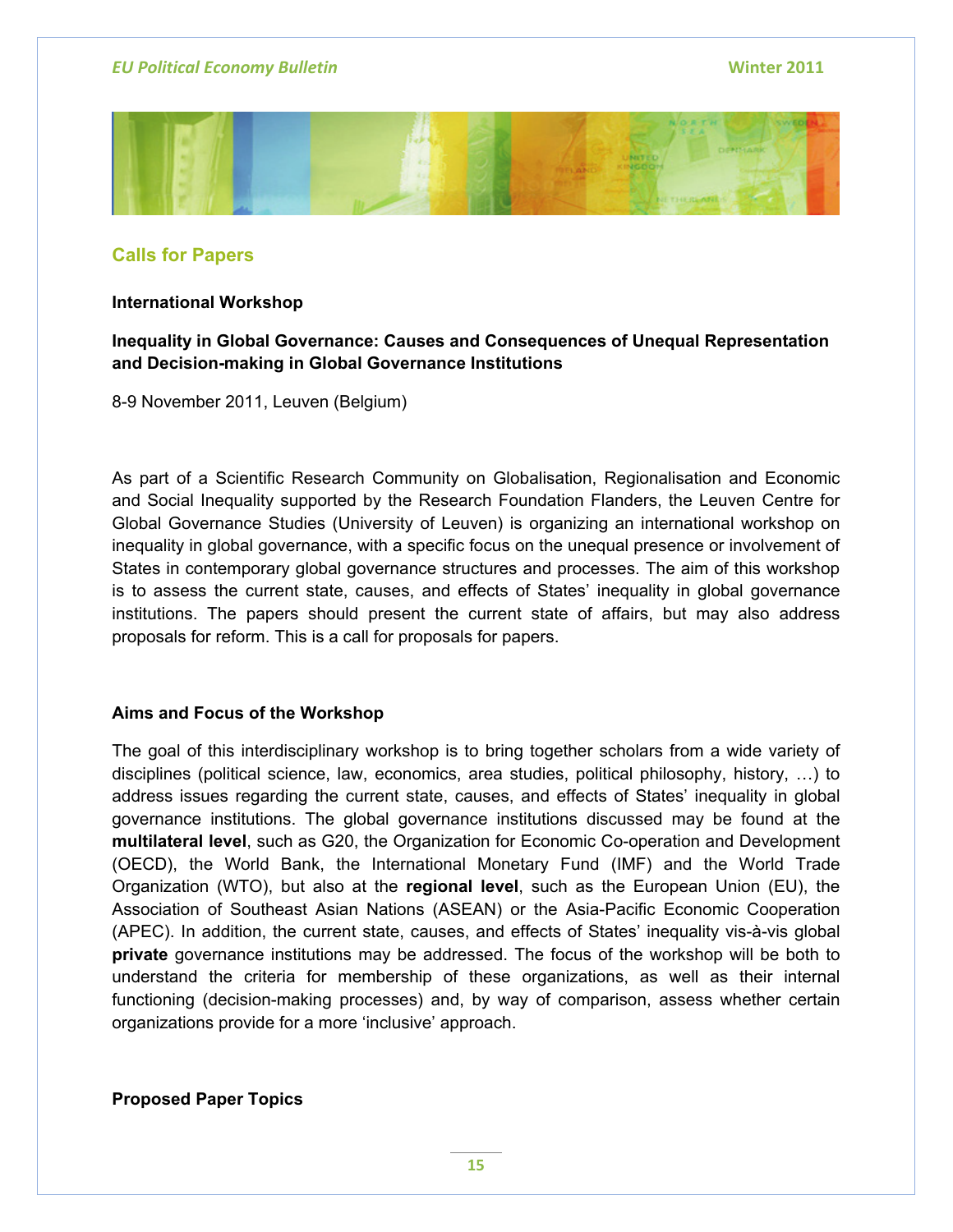The following is a list of indicative, but not exhaustive, topic areas. We welcome both theoretical and empirical papers.

## *A. General Papers*

The aim of the general papers is to provide a general overview of the problem of inequality in contemporary global governance institutions; to provide an overview of different disciplinary approaches to the study of inequality in global governance; and/or to trace recent trends in the development of the phenomenon. Examples of topics/questions:

- ‐ **Analyzing inequality in global governance regimes both in terms of representation and decision-making.** Papers can focus either on one or two cases (preferably over time) or can compare several institutions. In addition, papers might focus on conceptualizing and measuring inequality in global governance institutions.
- ‐ **Analyzing the causes and consequences of inequality in global governance institutions**. How can we explain inequality in global governance institutions and what are the main consequences (for the winners and the losers)?
- ‐ Analyzing the **impact of recent changes in the global governance architecture on (in)equality**. For instance: what are the effects of the rise of new state-powers (BRICs) and new actors (NGOs) on the decision-making processes of global governance institutions and do they have an impact on inequality in global governance institutions?

## *B. Inequality in Multilateral Organizations*

The aim of these papers is to assess the problem of inequality within a specific multilateral institution (G20, WTO, IMF, World Bank, UN Security Council, ILO...). The papers should present the current state of affairs but can also address proposals for reform. Examples of topics/questions:

- ‐ **G-20 as a prototype or contradiction to equal representation in global governance?**  papers could focus on the recent emergence of the G-20 and address questions such as whether the G-20 could provide a forum to further more equality or whether it rather further institutionalizes the already existing inequality? How can the G-20 be made more legitimate: should the G20 organize itself along the lines of constituencies (like the IMF)?
- ‐ **Deadlock in the WTO:** Trade Negotiations with 153 Members The Case of the Doha Development Agenda
- ‐ **IMF/Worldbank:** what is the effect of the recently agreed changes on the representation of countries in the Bretton Woods institutions?
- ‐ **UN Security Council:** how sustainable is the system of "permanent" vs. "non-permanent members", including the veto right of the former?
- ‐ **ILO:** how inclusive and representative is the tri-partite structure?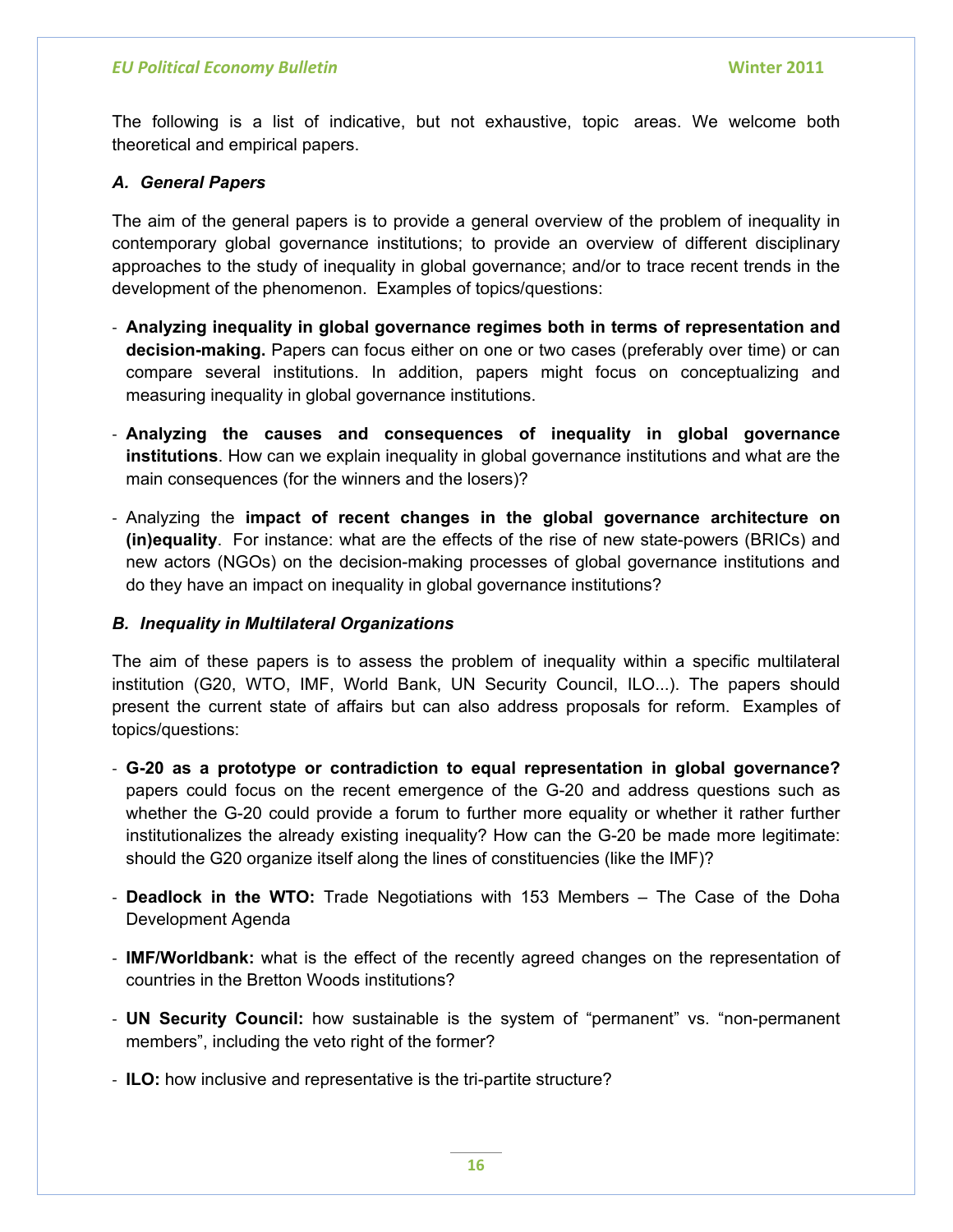# *C. Regional Actors and Inequality in Global Governance*

These papers aim to investigate whether and how regional actors might provide a solution to the problem of inequality in global governance. Examples of topics/questions:

- ‐ **Global inclusiveness through regional bodies**: Can regional actors provide a solution to the inequality by including marginalized countries? Specific focus could be on the role of the European Union, but also on other regional actors such as ASEAN, MERCOSUR, …
- ‐ The **role of the different regional development banks** in addressing inequality issues.
- ‐ Is the **involvement of regional organizations** (as observer or member organization) in global governance in any way improving equality?

# *D. The Role of Private Actors*

With regard to private actors special attention might be paid to mapping the formal role given in global governance institutions and the actual degree of participation and influence on output and implementation. Specific topics which can be addressed include:

- **Private actors currently involved at the global governance level:** Are private actors originating from certain states unequally represented at the global governance scene? What interests are represented (or not represented) by private actors?
- **Public vs. Private Standard Setters:** Do private sector standard schemes offer a more inclusive and more responsive alternative to traditional standard setting regimes?

# **Submission of proposals**

- Proposals for papers (abstracts) should not exceed 500 words (excluding affiliation and contact details).
- Proposals should be sent as an email attachment to Mr. Sven van Kerckhoven: [sven.vankerckhoven@ggs.kuleuven.be.](mailto:sven.vankerckhoven@ggs.kuleuven.be)
- Deadline for proposal submissions (abstract): 25 April 2011.
- Selection of papers will be completed by the end of May 2011.
- Full papers are to be delivered by 21 October 2011.

# **Publication**

Selected papers will be invited for a contribution to an edited volume by a leading publisher. Please indicate, when submitting abstracts, if your paper will be available for publication.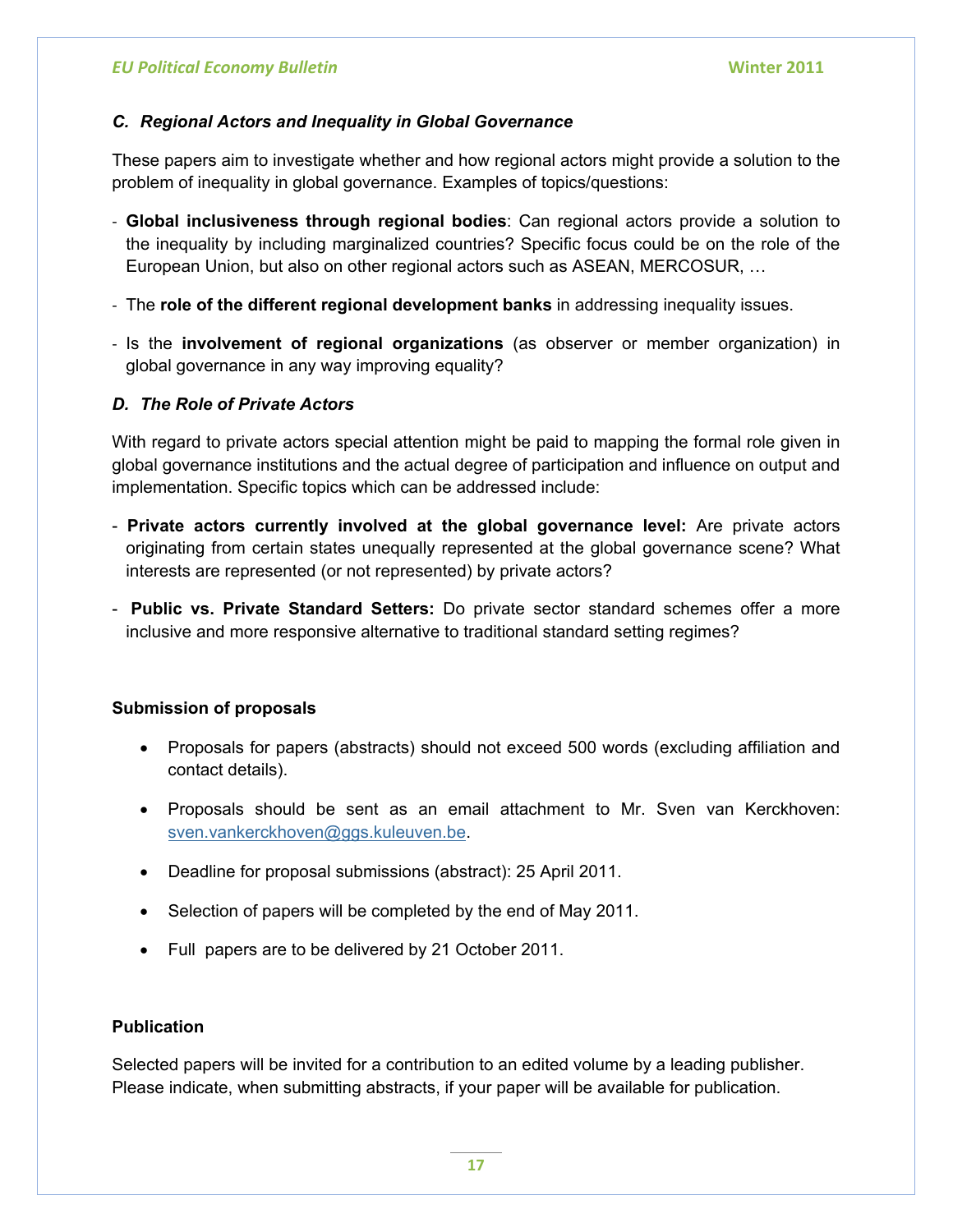## **Academic Conveners**

**Prof. Dr. Jan Wouters**, Professor of International Law and Director Leuven Centre for Global Governance Studies, University of Leuven

**Axel Marx**, Research Manager Leuven Centre for Global Governance Studies, University of Leuven

**LEUVEN CENTRE FOR GLOBAL GOVERNANCE STUDIES**, established in 2007, is an interdisciplinary research centre and a University of Leuven Centre of Excellence.

**GRESI** is a Scientific Research Community on Globalisation, Regionalisation and Economic and Social Inequality supported by the Research Foundation Flanders. The network consists of researchers from the universities of Antwerp, Brussels (VUB), Ghent, Lille, Maastricht and UNU-CRIS.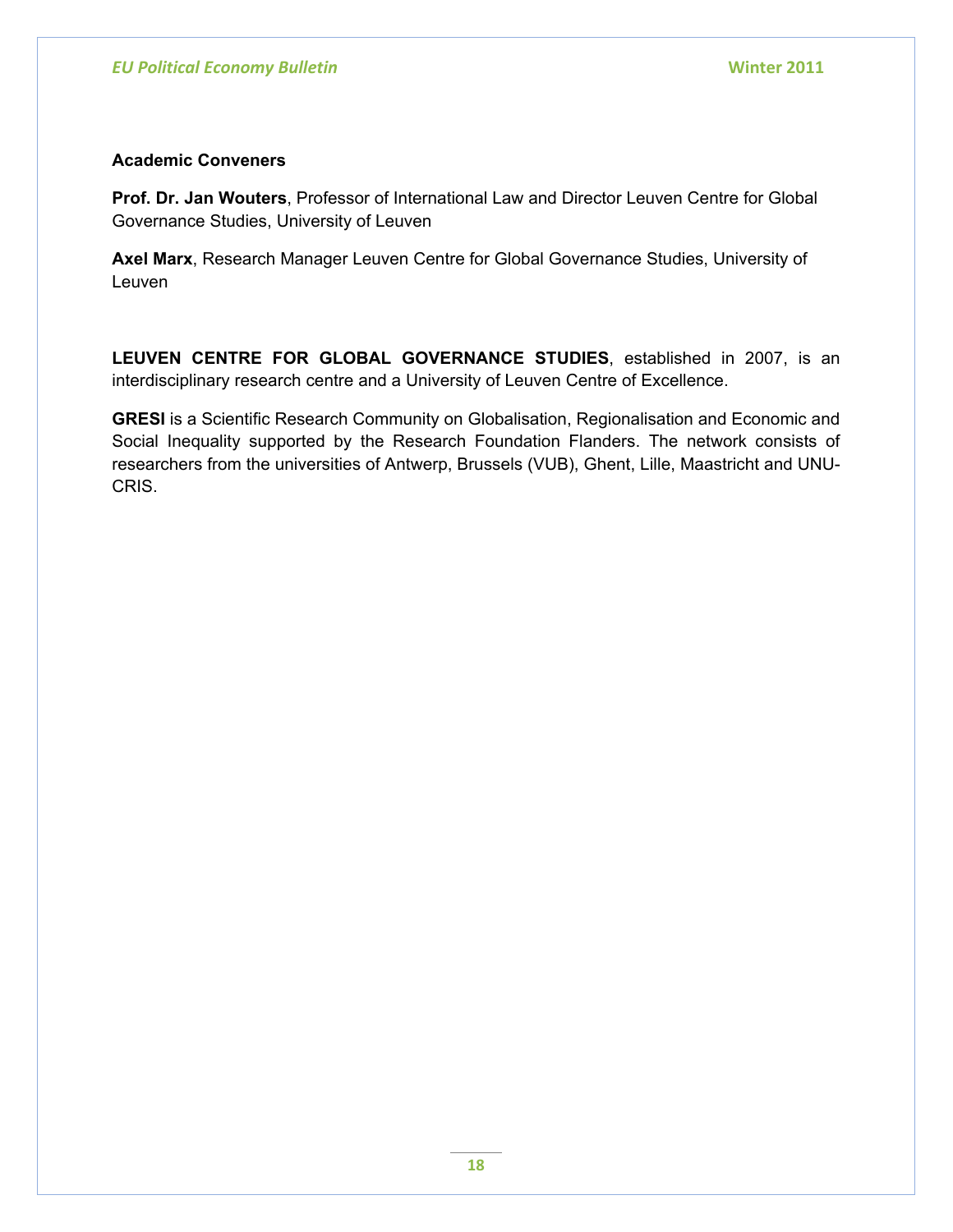# **5th Annual Conference on the Political Economy of International Organizations January 26-28, 2012, Villanova University, Philadelphia, PA, USA**

Submissions are invited for the fifth annual conference on the political economy of international organizations, to be held at Villanova University, Philadelphia, USA, on January 26-28, 2012. The conference brings together economists and political scientists to address political-economy issues related to international organizations such as the World Trade Organization, the United Nations, the International Monetary Fund, the World Bank, and the European Union, and also other international organizations that have received less attention in the academic literature.

Distinguished Guest Speaker for 2012: Jagdish N. Bhagwati, Professor of Economics and Law, Columbia University

# *Submission of Papers*

Both empirical and theoretical papers will be considered. Please submit full papers to [conference@peio.me.](mailto:conference@peio.me) The deadline for submission is **30 September, 2011**. Decisions will be made by 31 October, 2011. This year's special issue of the Review of International Organizations will be focusing on Informal Governance in International Organizations, edited by Randall Stone. Please indicate in your submission to the conference whether you are interested in also submitting to the special issue.

# *Conference Format, Attendance, Registration, and Accommodation*

The number of participants will be limited to about 50, which allows for in-depth discussion of each paper. Authors of accepted papers are expected to attend the entire conference. There is no registration or conference fee. Travel and accommodation are at the expense of participants. The organizers will assist you in finding suitable/affordable accommodation.

Conference Venue: Villanova University, Philadelphia, PA, USA

Conference Website: <http://www.peio.me/>